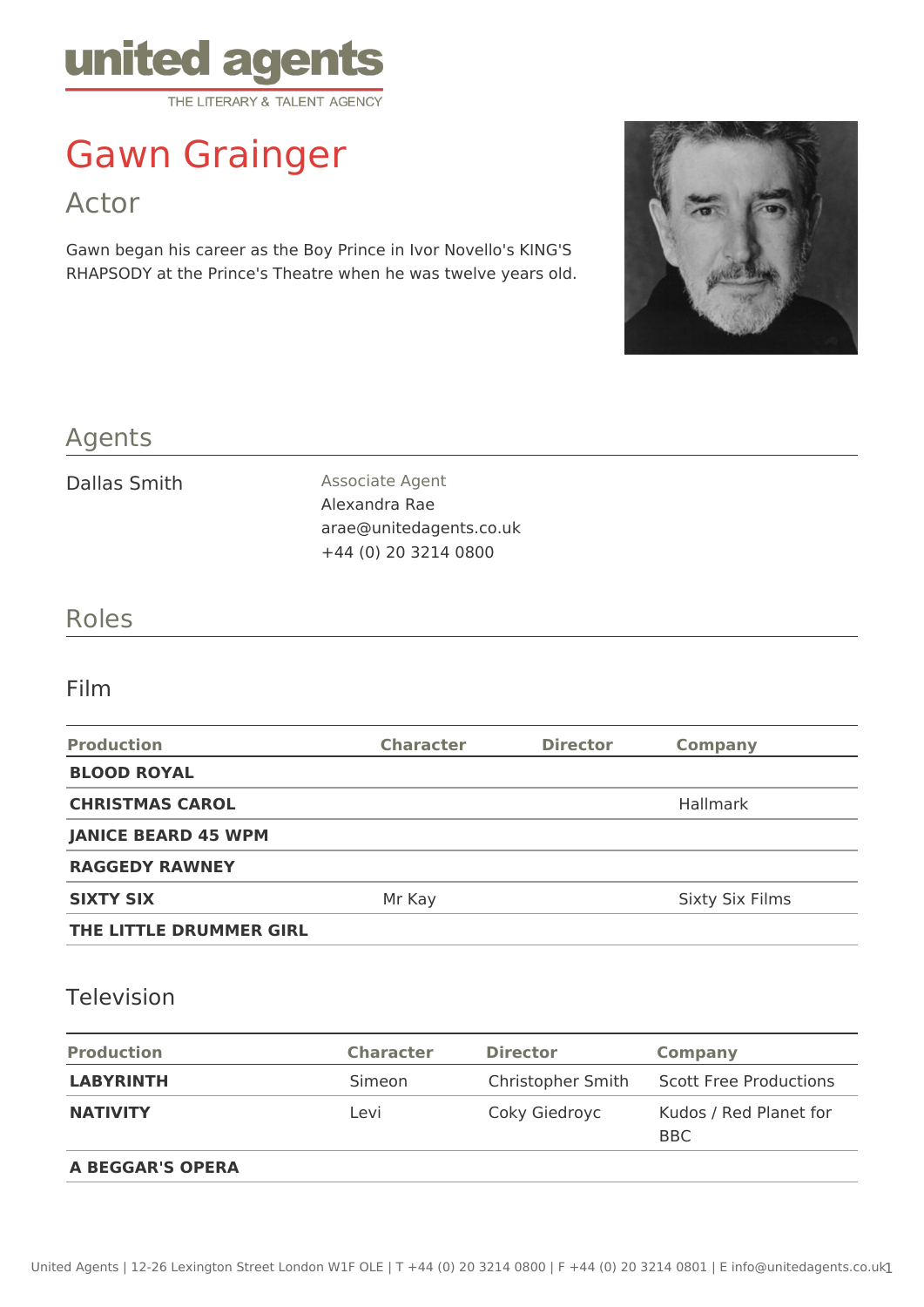| <b>Production</b>                             | <b>Character</b>    | <b>Director</b> | <b>Company</b>             |
|-----------------------------------------------|---------------------|-----------------|----------------------------|
| <b>BAVARIAN NIGHTS</b>                        |                     |                 |                            |
| <b>BIG DEAL</b>                               |                     |                 |                            |
| <b>BLACK TOWER</b>                            |                     |                 | Anglia                     |
| <b>CHELWORTH</b>                              |                     |                 | <b>BBC</b>                 |
| <b>COCKLES</b>                                |                     |                 |                            |
| <b>CRIME TRAVELLER</b>                        |                     |                 | <b>Carnival Films</b>      |
| <b>CROWN COURT</b>                            |                     |                 |                            |
| <b>DALZIEL AND PASCOE</b>                     |                     |                 |                            |
| <b>DARLING BUDS OF MAY</b>                    |                     |                 | <b>YTV</b>                 |
| <b>ELIZABETH ALONE</b>                        |                     |                 |                            |
| <b>FAMILY BUSINESS</b>                        | Francis             |                 | <b>Tiger Aspect</b>        |
| <b>FOYLES WAR</b>                             | <b>DCS Fielding</b> |                 | Greenlit                   |
| <b>GENTLEMEN AND PLAYERS</b>                  |                     |                 | <b>TVS</b>                 |
| <b>GROWING RICH</b>                           |                     |                 | Anglia                     |
| <b>HAIL CAESAR</b>                            |                     |                 |                            |
| <b>HEART OF THE COUNTRY</b>                   |                     |                 | <b>BBC</b>                 |
| <b>HELPING HAND</b>                           |                     |                 |                            |
| <b>HETTY WAINTHROP</b><br><b>INVESTIGATES</b> |                     |                 | <b>BBC</b>                 |
| <b>JULIET BRAVE</b>                           |                     |                 |                            |
| <b>MACBETH</b>                                |                     |                 |                            |
| <b>MAN AT THE TOP</b>                         |                     |                 |                            |
| <b>MEN BEHAVING BADLY</b>                     |                     |                 |                            |
| <b>MERLIN</b>                                 |                     |                 | Noel Gay                   |
| <b>MIDSOMER MURDER'S</b>                      | Les Flux            |                 | <b>Bentley Productions</b> |
| <b>MISSING FROM HOME</b>                      |                     |                 |                            |
| <b>MISTERIOSO</b>                             |                     |                 | <b>BBC</b>                 |
| <b>MITCH</b>                                  |                     |                 | <b>LWT</b>                 |
| <b>MUCK AND BRASS</b>                         |                     |                 | Central                    |
| <b>OCCUPATION DEMOCRAT</b>                    |                     |                 |                            |
| <b>POIROT</b>                                 |                     |                 | <b>LWT</b>                 |
| <b>PRIVATE SCHULTZ</b>                        | Hitler              |                 |                            |
| <b>RUMPOLE OF THE BAILEY</b>                  |                     |                 | Thames                     |
| <b>RUNNING WILD</b>                           |                     |                 | <b>LWT</b>                 |
| <b>SHADOW OF THE TOWER</b>                    |                     |                 |                            |
| <b>SHE STOOPS TO CONQUER</b>                  |                     |                 |                            |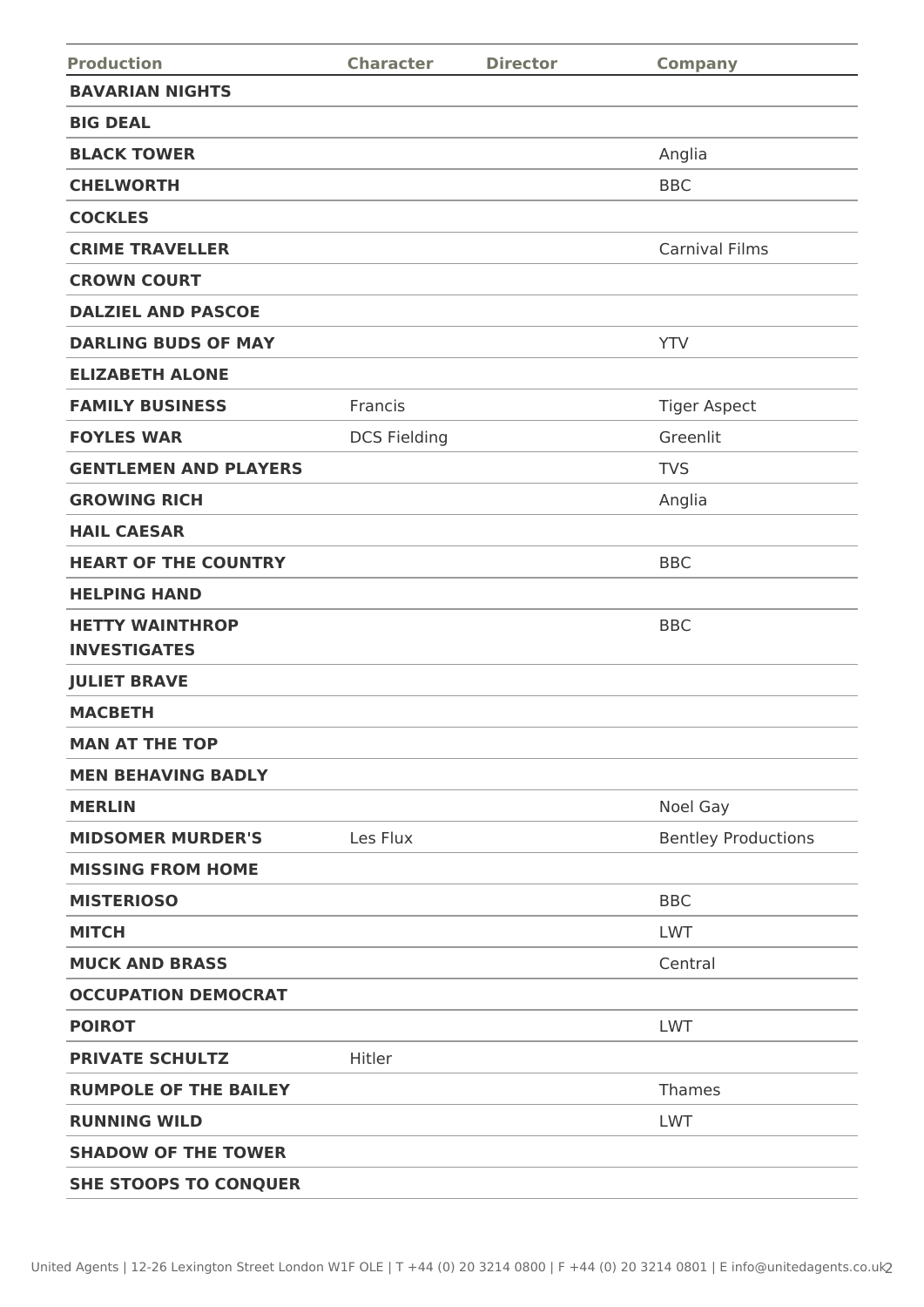| <b>Production</b>             | <b>Character</b> | <b>Director</b> | <b>Company</b> |
|-------------------------------|------------------|-----------------|----------------|
| <b>SOFTLY, SOFTLY</b>         |                  |                 |                |
| <b>SON OF MAN</b>             |                  |                 |                |
| <b>STRANGERS AND BROTHERS</b> |                  |                 |                |
| <b>TAGGART</b>                |                  |                 | <b>STV</b>     |
| <b>THE BILL</b>               |                  |                 | Thames         |
| <b>THE CONTRACTOR</b>         |                  |                 | <b>BBC</b>     |
| <b>THE EXPERT</b>             |                  |                 |                |
| <b>THE MARRIAGE</b>           |                  |                 |                |
| <b>THE ONEDIN LINE</b>        |                  |                 |                |
| <b>THE PARTY</b>              |                  |                 | <b>BBC</b>     |
| <b>THE TRAVELLING MAN</b>     |                  |                 | Granada        |
| <b>THREE PIECE SUITE</b>      |                  |                 |                |
| <b>WHEN WE ARE MARRIED</b>    |                  |                 | <b>BBC</b>     |

# Stage

| <b>Production</b>                            | <b>Character</b>      | <b>Director</b>   | <b>Company</b>                            |
|----------------------------------------------|-----------------------|-------------------|-------------------------------------------|
| <b>DON JUAN IN SOHO</b>                      | Louis                 | Patrick<br>Marber | <b>Playful Productions</b>                |
| <b>SAINT GEORGE AND THE</b><br><b>DRAGON</b> | Charles               | Lyndsey<br>Turner | <b>National Theatre</b>                   |
| <b>THE ENTERTAINER</b>                       | <b>Billy Rice</b>     | Rob Ashford       | Kenneth Branagh<br><b>Theatre Company</b> |
| THREE DAYS IN THE COUNTRY                    | Schaaf                | Patrick<br>Marber | <b>National Theatre</b>                   |
| <b>THE CHERRY ORCHARD</b>                    | Firs                  | Katie<br>Mitchell | The Young Vic                             |
| <b>MACBETH</b>                               | Duncan/Doctor/Old Man | Eve Best          | The Globe                                 |
| THE RECRUITING OFFICER                       | Justice Balance       | Joise Rourke      | Donmar Warehouse                          |
| A WOMAN KILLED WITH<br><b>KINDNESS</b>       | <b>Nicholas</b>       |                   | Katie Mitchell National Theatere          |
| <b>ONASSIS</b>                               | Costa                 | Nancy<br>Meckler  | Novello Theatre, West<br>End              |
| <b>REALLY OLD, LIKE 45</b>                   | Robbie                | Anna<br>Mackmin   | <b>National Theatre</b>                   |
| A MONTH IN THE COUNTRY                       |                       |                   | Albery                                    |
| <b>ABSOLUTELY PERHAPS</b>                    |                       |                   | <b>Wyndhams Theatre</b>                   |
| <b>AMY'S VIEW</b>                            | Frank                 |                   | Theatre Royal, Bath                       |